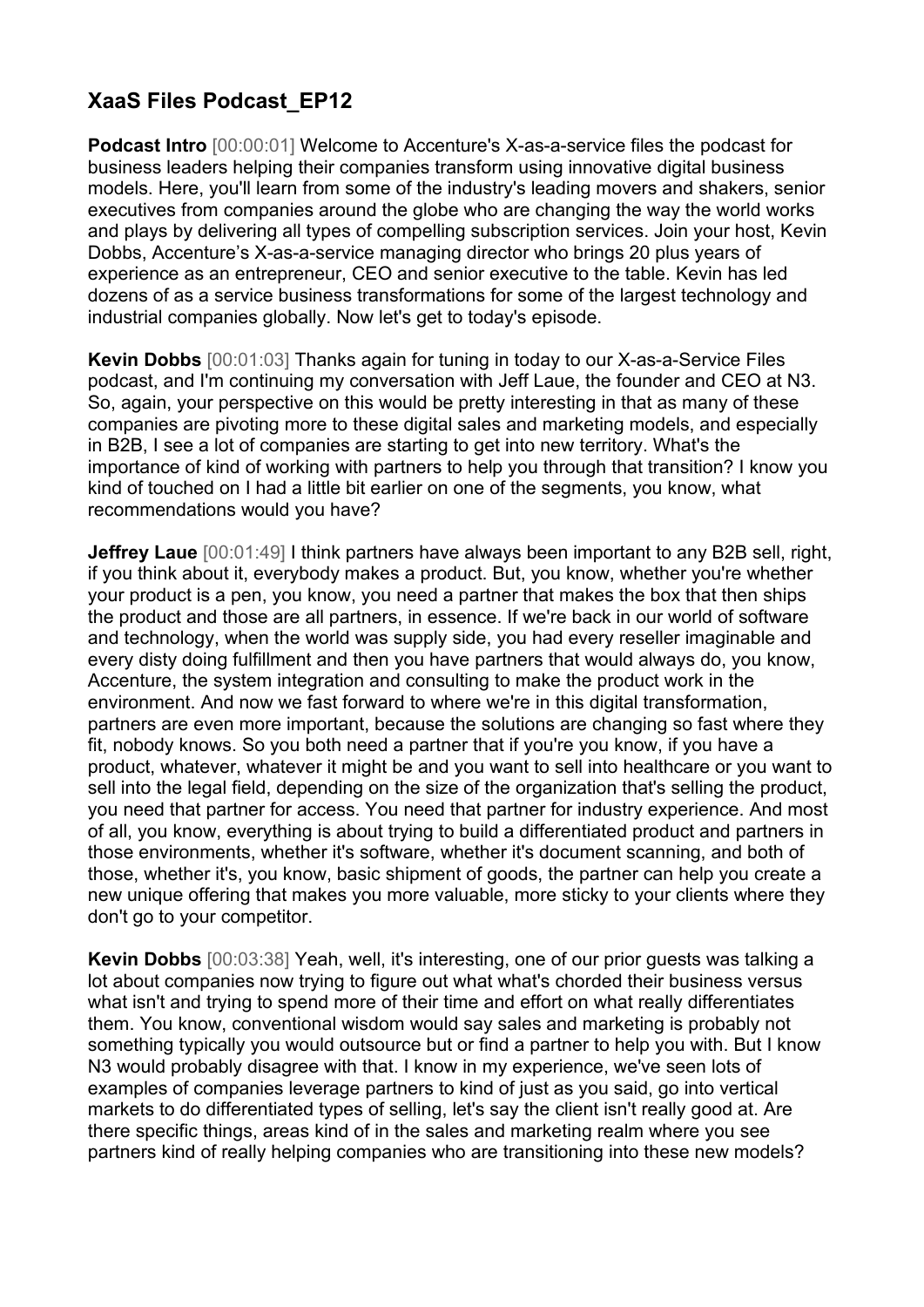**Jeffrey Laue** [00:04:36] Yeah, and I think you hit the nail on the head and everybody sees sales and marketing as a core. But for years, all companies have, first of all, kind of outsourced or used partners. Right. If you're General Electric, in the days we used to work with them, they would use partners or disties to get turbine motors into power plants and complete the configuration. If you were every software company in the world or ecosystem, you'd need a partner that could go in and help you grow faster by being able to configure the software. And then you need a partner that could work in this area of the business. And now we fast forward the world to digital transformation. You know, I can talk in terms of partners that help companies that are selling products that enable that. But I'll talk in terms of, you know, partners that help companies change their front office. So we gave the example of a very large multibillion dollar, I did earlier, system integrator consultancy,. We helped them transform their whole their whole sales approach when COVID hit. You know, nobody was doing anything and they weren't going to the clients and they weren't working on messaging. And their you know, their Marketo was not integrated right with their software. And so they brought us in. Today even where, you know, sales is very much a core function. I agree with that. But where companies like N3 come in and never, never go away often are, you know, we can come in and we meet clients where they want to buy and where they have their needs. You know, if you're having problems with your strategy, we would come in and help them with their strategy. If they're to the point where they think they have an inside sales function, but they're not sure they can scale quickly enough in this region, we would scale with the region and then we would go away. The thing that we always see is that there's always a hybrid model, right? Where when we went in and worked with the client, we would enable the direct sales force, but then we would keep going in a motion. And oftentimes we'd end up would be when we'd bring a new product to the new market because we could be more agile or we'd find that after years of doing it, we're still outperforming the direct sales inside sales force because they management and leadership and they they'd have higher churn rates of employees than we did. And so there's there's there's always there's always a need for partners in the front office. And then there's always a need in any B2B in whatever kind of good you sell. You probably I mean, if you're selling office supplies and you're the manufacturer of paper, you're that you still have local providers that are combining that with furniture, combining that with supplies. Of course, you have to compete against Amazon, but there are those suppliers of those products have the partners provide value add on a local level?

**Kevin Dobbs** [00:08:06] Yeah, I mean, agree about the you've got to kind of meet your your customer where they're at or your client where they're at, in fact, we've got a project right now where we're working with N3 and some other capabilities in the firm where we're almost building kind of a separate but equal sales capability to launch some new products into the market. And one of the things that was interesting that our client was telling us is this is a great opportunity for them to learn and see what the new models look like. I know you're N3 is doing some really innovative kind of cutting edge things in the market when it comes to selling. And I know a lot of our clients look at us as kind of an example of what they'd aspire to. And so we're finding doing simple things like even doing brown bags where we're talking about certain types of marketing best practices or sales best practices just to help their teams as they start building some of that muscle inside their organization can be really, really invaluable. And I'm sure, you know, that's not the only time you've ever seen that right?

**Jeffrey Laue** [00:09:19] No, we've seen that scenario, you know, all all over the place where we where we'd be brought in sometimes were brought in just to help the client with with the obvious, right. Where you're where you brought into the client. And somebody had